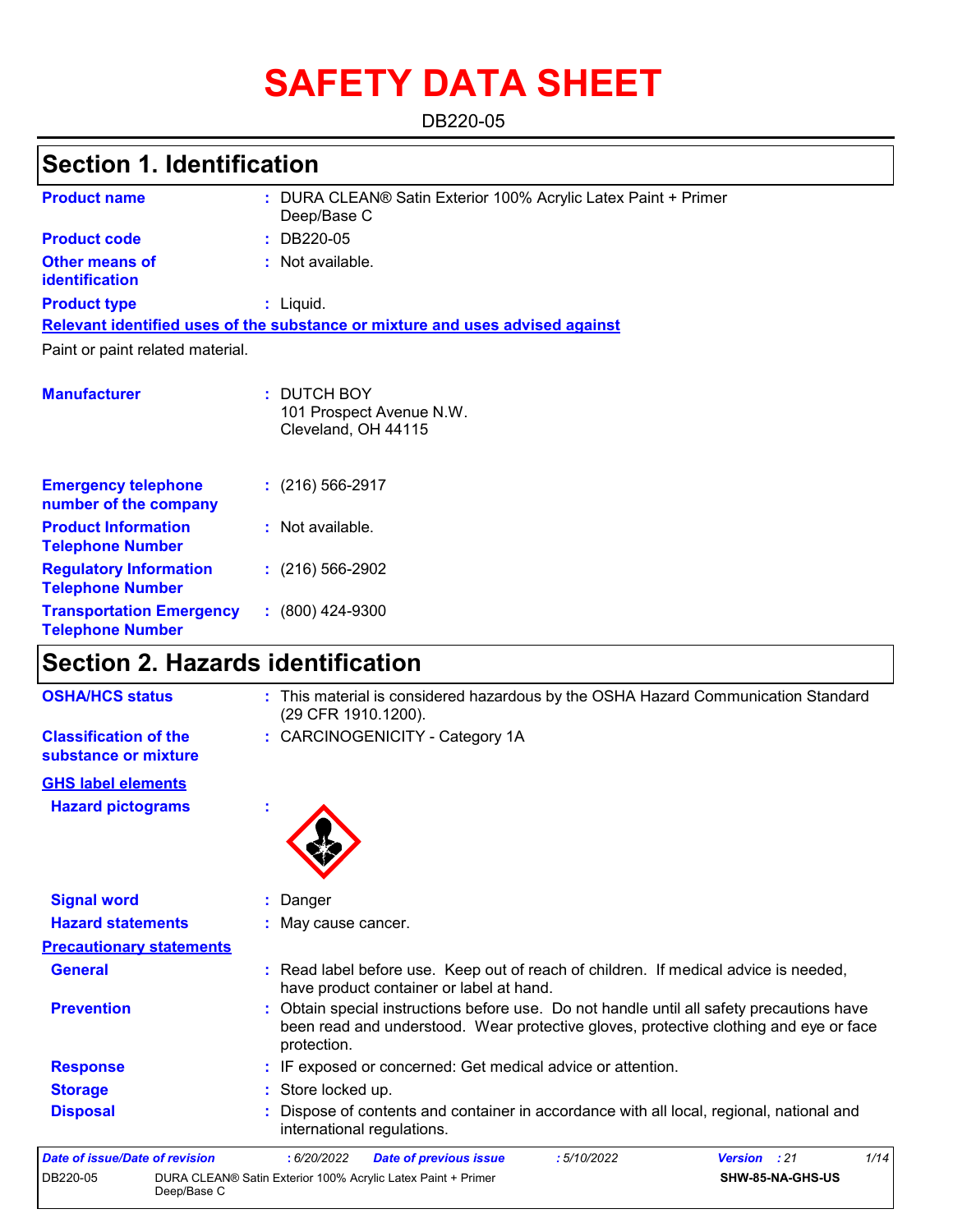## **Section 2. Hazards identification**

| <b>Supplemental label</b><br>elements      | WARNING: This product contains chemicals known to the State of California to cause<br>cancer and birth defects or other reproductive harm. Adequate ventilation required when<br>sanding or abrading the dried film. If Adequate ventilation cannot be provided wear an<br>approved particulate respirator (NIOSH approved). Follow respirator manufacturer's<br>directions for respirator use. DELAYED EFFECTS FROM LONG TERM<br>OVEREXPOSURE. Abrading or sanding of the dry film may release Crystalline Silica<br>which has been shown to cause lung damage and cancer under long term exposure. |
|--------------------------------------------|------------------------------------------------------------------------------------------------------------------------------------------------------------------------------------------------------------------------------------------------------------------------------------------------------------------------------------------------------------------------------------------------------------------------------------------------------------------------------------------------------------------------------------------------------------------------------------------------------|
|                                            | Please refer to the SDS for additional information. Keep out of reach of children. Do not<br>transfer contents to other containers for storage.                                                                                                                                                                                                                                                                                                                                                                                                                                                      |
| <b>Hazards not otherwise</b><br>classified | : None known.                                                                                                                                                                                                                                                                                                                                                                                                                                                                                                                                                                                        |

# **Section 3. Composition/information on ingredients**

| Substance/mixture                              | : Mixture        |
|------------------------------------------------|------------------|
| <b>Other means of</b><br><i>identification</i> | : Not available. |

#### **CAS number/other identifiers**

| Ingredient name                 | % by weight | <b>CAS number</b> |
|---------------------------------|-------------|-------------------|
| Titanium Dioxide                | l≤5         | 13463-67-7        |
| Zinc Oxide                      | ≤3          | 1314-13-2         |
| Heavy Paraffinic Oil            | 1≥ا         | 64742-65-0        |
| Cristobalite, respirable powder | ≤0.3        | 14464-46-1        |

Any concentration shown as a range is to protect confidentiality or is due to batch variation.

**There are no additional ingredients present which, within the current knowledge of the supplier and in the concentrations applicable, are classified and hence require reporting in this section.**

**Occupational exposure limits, if available, are listed in Section 8.**

### **Section 4. First aid measures**

| <b>Description of necessary first aid measures</b> |                                                                                                                                                                                                                                                                                                                                                                                                                                                                                                                                                                                                                                                                                   |
|----------------------------------------------------|-----------------------------------------------------------------------------------------------------------------------------------------------------------------------------------------------------------------------------------------------------------------------------------------------------------------------------------------------------------------------------------------------------------------------------------------------------------------------------------------------------------------------------------------------------------------------------------------------------------------------------------------------------------------------------------|
| <b>Eye contact</b>                                 | : Immediately flush eyes with plenty of water, occasionally lifting the upper and lower<br>eyelids. Check for and remove any contact lenses. Continue to rinse for at least 10<br>minutes. Get medical attention.                                                                                                                                                                                                                                                                                                                                                                                                                                                                 |
| <b>Inhalation</b>                                  | : Remove victim to fresh air and keep at rest in a position comfortable for breathing. If<br>not breathing, if breathing is irregular or if respiratory arrest occurs, provide artificial<br>respiration or oxygen by trained personnel. It may be dangerous to the person providing<br>aid to give mouth-to-mouth resuscitation. Get medical attention. If unconscious, place<br>in recovery position and get medical attention immediately. Maintain an open airway.<br>Loosen tight clothing such as a collar, tie, belt or waistband.                                                                                                                                         |
| <b>Skin contact</b>                                | : Flush contaminated skin with plenty of water. Remove contaminated clothing and<br>shoes. Wash contaminated clothing thoroughly with water before removing it, or wear<br>gloves. Continue to rinse for at least 10 minutes. Get medical attention. Wash clothing<br>before reuse. Clean shoes thoroughly before reuse.                                                                                                                                                                                                                                                                                                                                                          |
| <b>Ingestion</b>                                   | : Wash out mouth with water. Remove dentures if any. If material has been swallowed<br>and the exposed person is conscious, give small quantities of water to drink. Stop if the<br>exposed person feels sick as vomiting may be dangerous. Do not induce vomiting<br>unless directed to do so by medical personnel. If vomiting occurs, the head should be<br>kept low so that vomit does not enter the lungs. Get medical attention. Never give<br>anything by mouth to an unconscious person. If unconscious, place in recovery position<br>and get medical attention immediately. Maintain an open airway. Loosen tight clothing<br>such as a collar, tie, belt or waistband. |

| Date of issue/Date of revision |             | : 6/20/2022 | <b>Date of previous issue</b>                                | : 5/10/2022 | <b>Version</b> : 21 |                         | 2/14 |
|--------------------------------|-------------|-------------|--------------------------------------------------------------|-------------|---------------------|-------------------------|------|
| DB220-05                       | Deep/Base C |             | DURA CLEAN® Satin Exterior 100% Acrylic Latex Paint + Primer |             |                     | <b>SHW-85-NA-GHS-US</b> |      |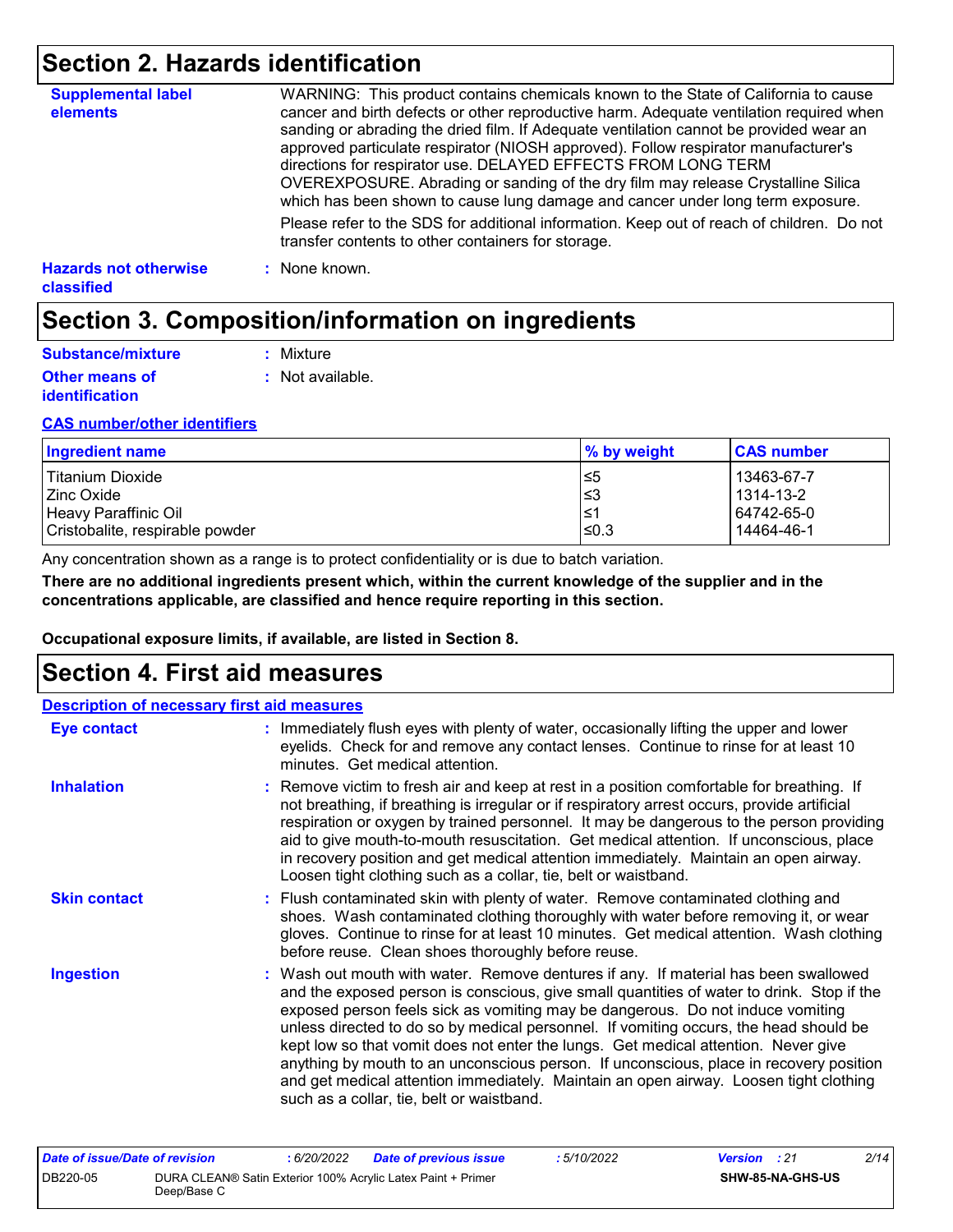## **Section 4. First aid measures**

| <b>Most important symptoms/effects, acute and delayed</b> |                                                                                                                                                                                                                                                                                                                                                                                                                 |
|-----------------------------------------------------------|-----------------------------------------------------------------------------------------------------------------------------------------------------------------------------------------------------------------------------------------------------------------------------------------------------------------------------------------------------------------------------------------------------------------|
| <b>Potential acute health effects</b>                     |                                                                                                                                                                                                                                                                                                                                                                                                                 |
| <b>Eye contact</b>                                        | : No known significant effects or critical hazards.                                                                                                                                                                                                                                                                                                                                                             |
| <b>Inhalation</b>                                         | : No known significant effects or critical hazards.                                                                                                                                                                                                                                                                                                                                                             |
| <b>Skin contact</b>                                       | : No known significant effects or critical hazards.                                                                                                                                                                                                                                                                                                                                                             |
| <b>Ingestion</b>                                          | : No known significant effects or critical hazards.                                                                                                                                                                                                                                                                                                                                                             |
| <b>Over-exposure signs/symptoms</b>                       |                                                                                                                                                                                                                                                                                                                                                                                                                 |
| <b>Eye contact</b>                                        | : No specific data.                                                                                                                                                                                                                                                                                                                                                                                             |
| <b>Inhalation</b>                                         | : No specific data.                                                                                                                                                                                                                                                                                                                                                                                             |
| <b>Skin contact</b>                                       | : No specific data.                                                                                                                                                                                                                                                                                                                                                                                             |
| <b>Ingestion</b>                                          | : No specific data.                                                                                                                                                                                                                                                                                                                                                                                             |
|                                                           | Indication of immediate medical attention and special treatment needed, if necessary                                                                                                                                                                                                                                                                                                                            |
| <b>Notes to physician</b>                                 | : Treat symptomatically. Contact poison treatment specialist immediately if large<br>quantities have been ingested or inhaled.                                                                                                                                                                                                                                                                                  |
| <b>Specific treatments</b>                                | : No specific treatment.                                                                                                                                                                                                                                                                                                                                                                                        |
| <b>Protection of first-aiders</b>                         | : No action shall be taken involving any personal risk or without suitable training. If it is<br>suspected that fumes are still present, the rescuer should wear an appropriate mask or<br>self-contained breathing apparatus. It may be dangerous to the person providing aid to<br>give mouth-to-mouth resuscitation. Wash contaminated clothing thoroughly with water<br>before removing it, or wear gloves. |

**See toxicological information (Section 11)**

# **Section 5. Fire-fighting measures**

| <b>Extinguishing media</b>                               |                                                                                                                                                                                                     |
|----------------------------------------------------------|-----------------------------------------------------------------------------------------------------------------------------------------------------------------------------------------------------|
| <b>Suitable extinguishing</b><br>media                   | : Use an extinguishing agent suitable for the surrounding fire.                                                                                                                                     |
| <b>Unsuitable extinguishing</b><br>media                 | : None known.                                                                                                                                                                                       |
| <b>Specific hazards arising</b><br>from the chemical     | : In a fire or if heated, a pressure increase will occur and the container may burst.                                                                                                               |
| <b>Hazardous thermal</b><br>decomposition products       | : Decomposition products may include the following materials:<br>carbon dioxide<br>carbon monoxide<br>metal oxide/oxides                                                                            |
| <b>Special protective actions</b><br>for fire-fighters   | : Promptly isolate the scene by removing all persons from the vicinity of the incident if<br>there is a fire. No action shall be taken involving any personal risk or without suitable<br>training. |
| <b>Special protective</b><br>equipment for fire-fighters | : Fire-fighters should wear appropriate protective equipment and self-contained breathing<br>apparatus (SCBA) with a full face-piece operated in positive pressure mode.                            |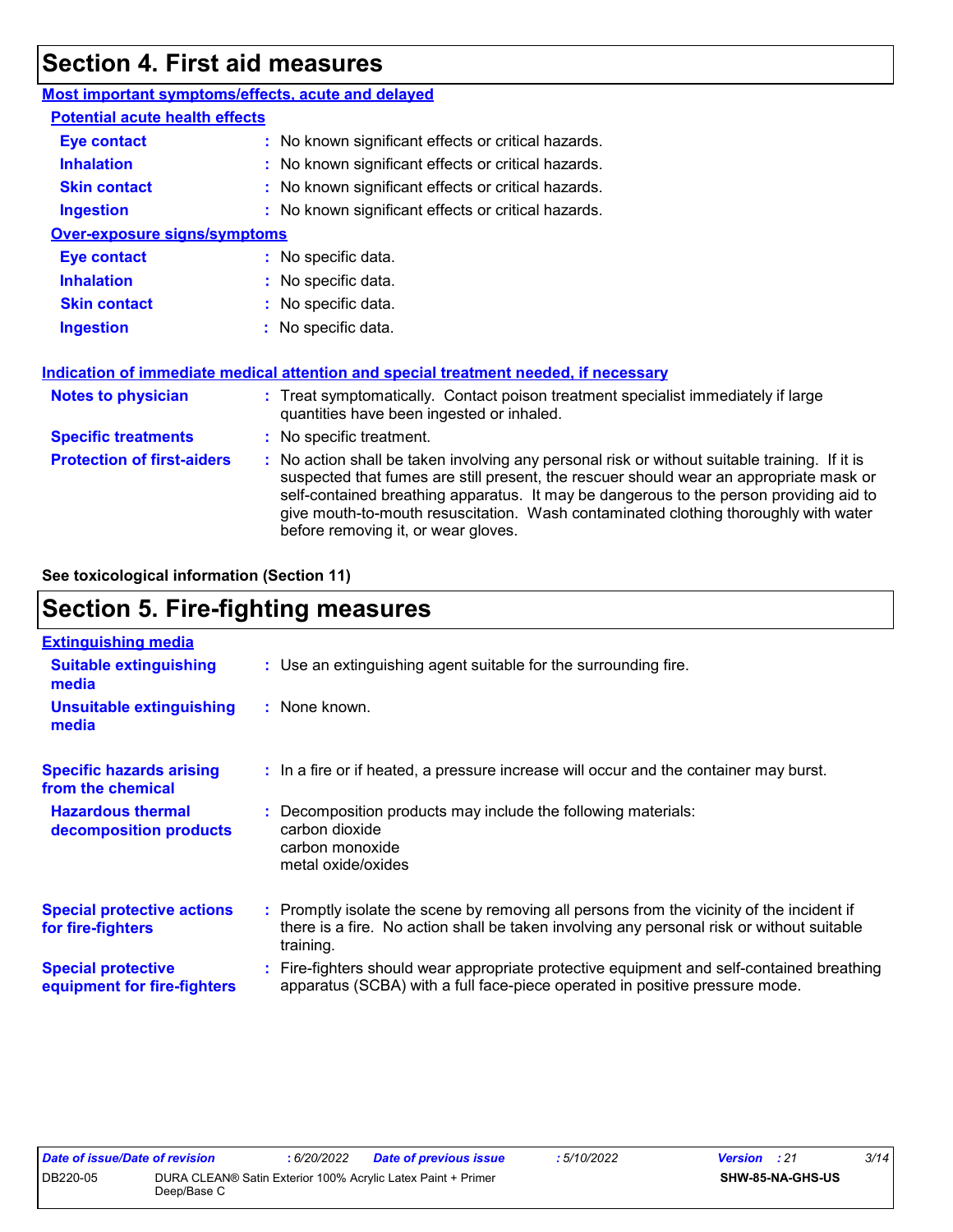# **Section 6. Accidental release measures**

|                                                              | <b>Personal precautions, protective equipment and emergency procedures</b>                                                                                                                                                                                                                                                                                                                                                                                                                                                                                                                                                                                                                                   |  |  |  |
|--------------------------------------------------------------|--------------------------------------------------------------------------------------------------------------------------------------------------------------------------------------------------------------------------------------------------------------------------------------------------------------------------------------------------------------------------------------------------------------------------------------------------------------------------------------------------------------------------------------------------------------------------------------------------------------------------------------------------------------------------------------------------------------|--|--|--|
| For non-emergency<br>personnel                               | : No action shall be taken involving any personal risk or without suitable training.<br>Evacuate surrounding areas. Keep unnecessary and unprotected personnel from<br>entering. Do not touch or walk through spilled material. Avoid breathing vapor or mist.<br>Provide adequate ventilation. Wear appropriate respirator when ventilation is<br>inadequate. Put on appropriate personal protective equipment.                                                                                                                                                                                                                                                                                             |  |  |  |
| For emergency responders                                     | : If specialized clothing is required to deal with the spillage, take note of any information in<br>Section 8 on suitable and unsuitable materials. See also the information in "For non-<br>emergency personnel".                                                                                                                                                                                                                                                                                                                                                                                                                                                                                           |  |  |  |
| <b>Environmental precautions</b>                             | : Avoid dispersal of spilled material and runoff and contact with soil, waterways, drains<br>and sewers. Inform the relevant authorities if the product has caused environmental<br>pollution (sewers, waterways, soil or air).                                                                                                                                                                                                                                                                                                                                                                                                                                                                              |  |  |  |
| <b>Methods and materials for containment and cleaning up</b> |                                                                                                                                                                                                                                                                                                                                                                                                                                                                                                                                                                                                                                                                                                              |  |  |  |
| <b>Small spill</b>                                           | : Stop leak if without risk. Move containers from spill area. Dilute with water and mop up<br>if water-soluble. Alternatively, or if water-insoluble, absorb with an inert dry material and<br>place in an appropriate waste disposal container. Dispose of via a licensed waste<br>disposal contractor.                                                                                                                                                                                                                                                                                                                                                                                                     |  |  |  |
| <b>Large spill</b>                                           | : Stop leak if without risk. Move containers from spill area. Approach release from<br>upwind. Prevent entry into sewers, water courses, basements or confined areas. Wash<br>spillages into an effluent treatment plant or proceed as follows. Contain and collect<br>spillage with non-combustible, absorbent material e.g. sand, earth, vermiculite or<br>diatomaceous earth and place in container for disposal according to local regulations<br>(see Section 13). Dispose of via a licensed waste disposal contractor. Contaminated<br>absorbent material may pose the same hazard as the spilled product. Note: see<br>Section 1 for emergency contact information and Section 13 for waste disposal. |  |  |  |

# **Section 7. Handling and storage**

#### **Precautions for safe handling**

| <b>Protective measures</b>                                                | : Put on appropriate personal protective equipment (see Section 8). Avoid exposure -<br>obtain special instructions before use. Do not handle until all safety precautions have<br>been read and understood. Do not get in eyes or on skin or clothing. Do not ingest.<br>Avoid breathing vapor or mist. If during normal use the material presents a respiratory<br>hazard, use only with adequate ventilation or wear appropriate respirator. Keep in the<br>original container or an approved alternative made from a compatible material, kept<br>tightly closed when not in use. Empty containers retain product residue and can be<br>hazardous. Do not reuse container. |
|---------------------------------------------------------------------------|--------------------------------------------------------------------------------------------------------------------------------------------------------------------------------------------------------------------------------------------------------------------------------------------------------------------------------------------------------------------------------------------------------------------------------------------------------------------------------------------------------------------------------------------------------------------------------------------------------------------------------------------------------------------------------|
| <b>Advice on general</b><br>occupational hygiene                          | : Eating, drinking and smoking should be prohibited in areas where this material is<br>handled, stored and processed. Workers should wash hands and face before eating,<br>drinking and smoking. Remove contaminated clothing and protective equipment before<br>entering eating areas. See also Section 8 for additional information on hygiene<br>measures.                                                                                                                                                                                                                                                                                                                  |
| <b>Conditions for safe storage,</b><br>including any<br>incompatibilities | : Store in accordance with local regulations. Store in original container protected from<br>direct sunlight in a dry, cool and well-ventilated area, away from incompatible materials<br>(see Section 10) and food and drink. Store locked up. Keep container tightly closed<br>and sealed until ready for use. Containers that have been opened must be carefully<br>resealed and kept upright to prevent leakage. Do not store in unlabeled containers.<br>Use appropriate containment to avoid environmental contamination. See Section 10 for<br>incompatible materials before handling or use.                                                                            |

| Date of issue/Date of revision |             | : 6/20/2022 | <b>Date of previous issue</b>                                | : 5/10/2022 | <b>Version</b> : 21 |                         | 4/14 |
|--------------------------------|-------------|-------------|--------------------------------------------------------------|-------------|---------------------|-------------------------|------|
| DB220-05                       | Deep/Base C |             | DURA CLEAN® Satin Exterior 100% Acrylic Latex Paint + Primer |             |                     | <b>SHW-85-NA-GHS-US</b> |      |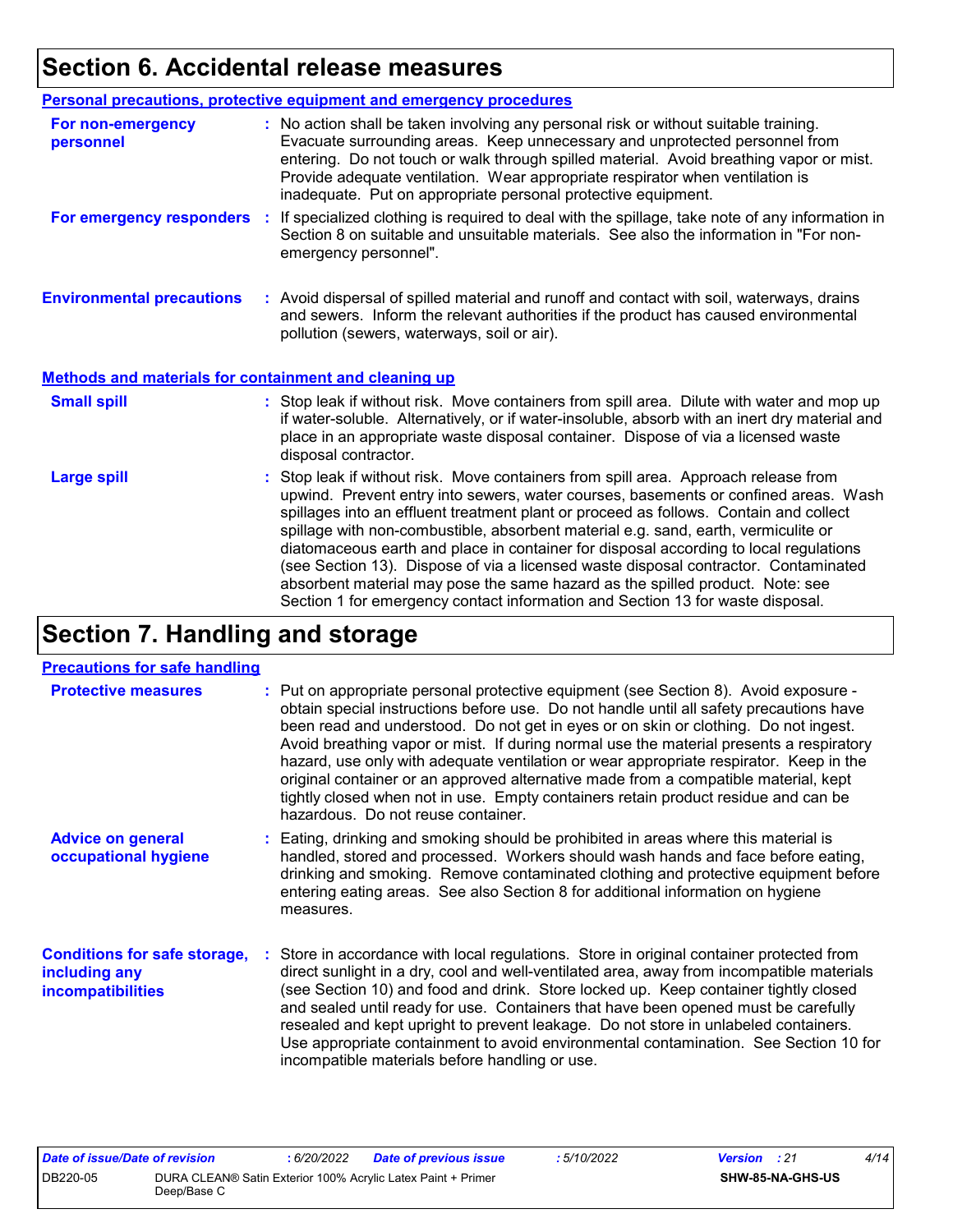# **Section 8. Exposure controls/personal protection**

#### **Control parameters**

**Occupational exposure limits (OSHA United States)**

| <b>Ingredient name</b>          | CAS#       | <b>Exposure limits</b>                                                                                                                                                                                                                                                                                                                                                                                                                                                                                                                                                                       |
|---------------------------------|------------|----------------------------------------------------------------------------------------------------------------------------------------------------------------------------------------------------------------------------------------------------------------------------------------------------------------------------------------------------------------------------------------------------------------------------------------------------------------------------------------------------------------------------------------------------------------------------------------------|
| <b>Titanium Dioxide</b>         | 13463-67-7 | ACGIH TLV (United States, 1/2021).<br>TWA: 10 mg/m <sup>3</sup> 8 hours.<br>OSHA PEL (United States, 5/2018).<br>TWA: 15 mg/m <sup>3</sup> 8 hours. Form: Total dust                                                                                                                                                                                                                                                                                                                                                                                                                         |
| <b>Zinc Oxide</b>               | 1314-13-2  | NIOSH REL (United States, 10/2020).<br>CEIL: 15 mg/m <sup>3</sup> Form: Dust<br>TWA: 5 mg/m <sup>3</sup> 10 hours. Form: Dust and<br>fumes<br>STEL: 10 mg/m <sup>3</sup> 15 minutes. Form: Fume<br>OSHA PEL (United States, 5/2018).<br>TWA: 5 mg/m <sup>3</sup> 8 hours. Form: Fume<br>TWA: 5 mg/m <sup>3</sup> 8 hours. Form: Respirable<br>fraction<br>TWA: 15 mg/m <sup>3</sup> 8 hours. Form: Total dust<br>ACGIH TLV (United States, 1/2021).<br>TWA: 2 mg/m <sup>3</sup> 8 hours. Form: Respirable<br>fraction<br>STEL: 10 mg/m <sup>3</sup> 15 minutes. Form:<br>Respirable fraction |
| Heavy Paraffinic Oil            | 64742-65-0 | ACGIH TLV (United States, 1/2021).<br>TWA: 5 mg/m <sup>3</sup> 8 hours. Form: Inhalable<br>fraction<br>OSHA PEL (United States, 5/2018).<br>TWA: 5 mg/m <sup>3</sup> 8 hours.<br>NIOSH REL (United States, 10/2020).<br>TWA: 5 mg/m <sup>3</sup> 10 hours. Form: Mist<br>STEL: 10 mg/m <sup>3</sup> 15 minutes. Form: Mist                                                                                                                                                                                                                                                                   |
| Cristobalite, respirable powder | 14464-46-1 | OSHA PEL Z3 (United States, 6/2016).<br>TWA: 250 mppcf / 2 x (%SiO2+5) 8 hours.<br>Form: Respirable<br>TWA: 10 mg/m <sup>3</sup> / 2 x (%SiO2+2) 8 hours.<br>Form: Respirable<br>TWA: 30 mg/m <sup>3</sup> / 2 x (%SiO2+2) 8 hours.<br>Form: Total dust<br>OSHA PEL (United States, 5/2018).<br>TWA: 50 µg/m <sup>3</sup> 8 hours. Form: Respirable<br>dust<br>ACGIH TLV (United States, 1/2021).<br>TWA: 0.025 mg/m <sup>3</sup> 8 hours. Form:<br>Respirable fraction<br>NIOSH REL (United States, 10/2020).<br>TWA: 0.05 mg/m <sup>3</sup> 10 hours. Form: respirable<br>dust             |

**Occupational exposure limits (Canada)**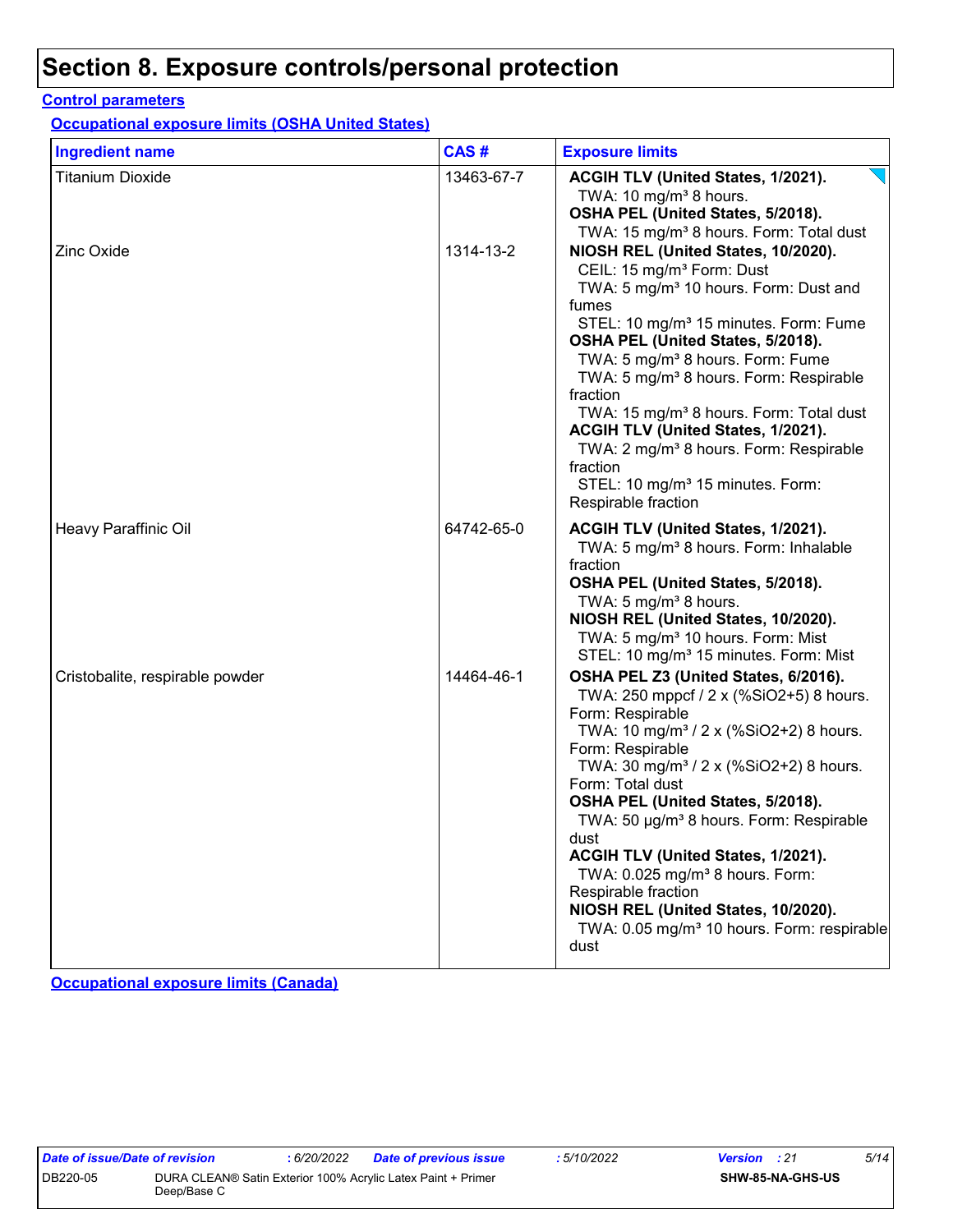# **Section 8. Exposure controls/personal protection**

| <b>Ingredient name</b> | CAS#       | <b>Exposure limits</b>                                                                                                                                                                                                                                                                                                                                                                                                                                                                                                                                                                                                                                                                                                                                                                                                                                                                                                                                             |
|------------------------|------------|--------------------------------------------------------------------------------------------------------------------------------------------------------------------------------------------------------------------------------------------------------------------------------------------------------------------------------------------------------------------------------------------------------------------------------------------------------------------------------------------------------------------------------------------------------------------------------------------------------------------------------------------------------------------------------------------------------------------------------------------------------------------------------------------------------------------------------------------------------------------------------------------------------------------------------------------------------------------|
| Titanium dioxide       | 13463-67-7 | <b>CA British Columbia Provincial (Canada,</b><br>$6/2021$ ).<br>TWA: 10 mg/m <sup>3</sup> 8 hours. Form: Total dust<br>TWA: 3 mg/m <sup>3</sup> 8 hours. Form: respirable<br>fraction<br>CA Quebec Provincial (Canada, 6/2021).<br>TWAEV: 10 mg/m <sup>3</sup> 8 hours. Form: Total dust.<br>CA Alberta Provincial (Canada, 6/2018).<br>8 hrs OEL: 10 mg/m <sup>3</sup> 8 hours.<br>CA Ontario Provincial (Canada, 6/2019).<br>TWA: 10 mg/m <sup>3</sup> 8 hours.<br><b>CA Saskatchewan Provincial (Canada,</b><br>7/2013).<br>STEL: 20 mg/m <sup>3</sup> 15 minutes.<br>TWA: 10 mg/m <sup>3</sup> 8 hours.                                                                                                                                                                                                                                                                                                                                                       |
| <b>Zinc Oxide</b>      | 1314-13-2  | CA Alberta Provincial (Canada, 6/2018).<br>8 hrs OEL: 2 mg/m <sup>3</sup> 8 hours. Form:<br>Respirable<br>15 min OEL: 10 mg/m <sup>3</sup> 15 minutes. Form:<br>Respirable<br><b>CA British Columbia Provincial (Canada,</b><br>6/2021).<br>TWA: 2 mg/m <sup>3</sup> 8 hours. Form: Respirable<br>STEL: 10 mg/m <sup>3</sup> 15 minutes. Form:<br>Respirable<br>CA Quebec Provincial (Canada, 6/2021).<br>TWAEV: 2 mg/m <sup>3</sup> 8 hours. Form: Respirable<br>dust.<br>STEV: 10 mg/m <sup>3</sup> 15 minutes. Form:<br>Respirable dust.<br>CA Ontario Provincial (Canada, 6/2019).<br>TWA: 2 mg/m <sup>3</sup> 8 hours. Form: Respirable<br>particulate matter.<br>STEL: 10 mg/m <sup>3</sup> 15 minutes. Form:<br>Respirable particulate matter.<br><b>CA Saskatchewan Provincial (Canada,</b><br>7/2013).<br>STEL: 10 mg/m <sup>3</sup> 15 minutes. Form:<br>respirable dust and fume<br>TWA: 2 mg/m <sup>3</sup> 8 hours. Form: respirable<br>dust and fume |
| Cristobalite           | 14464-46-1 | <b>CA British Columbia Provincial (Canada,</b><br>$6/2021$ ).<br>TWA: 0.025 mg/m <sup>3</sup> 8 hours. Form:<br>Respirable<br>CA Quebec Provincial (Canada, 6/2021).<br>TWAEV: 0.05 mg/m <sup>3</sup> 8 hours. Form:<br>Respirable dust.<br>CA Alberta Provincial (Canada, 6/2018).<br>8 hrs OEL: 0.025 mg/m <sup>3</sup> 8 hours. Form:<br>Respirable particulate<br>CA Ontario Provincial (Canada, 6/2019).<br>TWA: 0.05 mg/m <sup>3</sup> 8 hours. Form: Respirable<br>particulate matter.<br><b>CA Saskatchewan Provincial (Canada,</b>                                                                                                                                                                                                                                                                                                                                                                                                                        |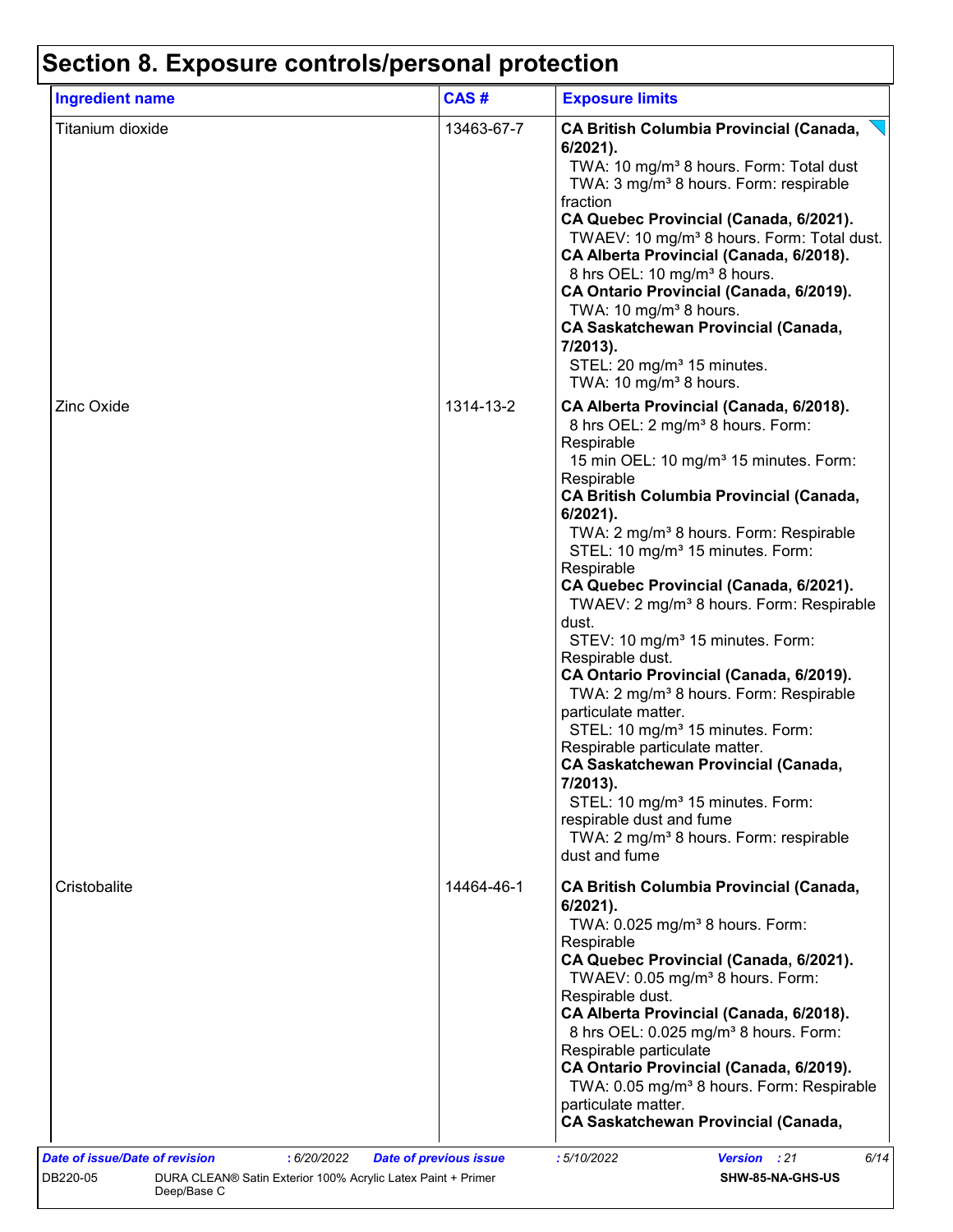# **Section 8. Exposure controls/personal protection**

|  | 7/2013).<br>TWA: 0.05 mg/m <sup>3</sup> 8 hours. Form: respirable<br>fraction |
|--|-------------------------------------------------------------------------------|
|--|-------------------------------------------------------------------------------|

#### **Occupational exposure limits (Mexico)**

|             | CAS#      | <b>Exposure limits</b>                                                                                                                                                         |
|-------------|-----------|--------------------------------------------------------------------------------------------------------------------------------------------------------------------------------|
| 'Zinc Oxide | 1314-13-2 | NOM-010-STPS-2014 (Mexico, 4/2016).<br>TWA: 2 mg/m <sup>3</sup> 8 hours. Form: Respirable<br>l fraction<br>STEL: 10 mg/m <sup>3</sup> 15 minutes. Form:<br>Respirable fraction |

| <b>Appropriate engineering</b><br>controls       | If user operations generate dust, fumes, gas, vapor or mist, use process enclosures,<br>local exhaust ventilation or other engineering controls to keep worker exposure to<br>airborne contaminants below any recommended or statutory limits.                                                                                                                                                                                                                                                                                                                                                                         |  |
|--------------------------------------------------|------------------------------------------------------------------------------------------------------------------------------------------------------------------------------------------------------------------------------------------------------------------------------------------------------------------------------------------------------------------------------------------------------------------------------------------------------------------------------------------------------------------------------------------------------------------------------------------------------------------------|--|
| <b>Environmental exposure</b><br><b>controls</b> | Emissions from ventilation or work process equipment should be checked to ensure<br>÷.<br>they comply with the requirements of environmental protection legislation. In some<br>cases, fume scrubbers, filters or engineering modifications to the process equipment<br>will be necessary to reduce emissions to acceptable levels.                                                                                                                                                                                                                                                                                    |  |
| <b>Individual protection measures</b>            |                                                                                                                                                                                                                                                                                                                                                                                                                                                                                                                                                                                                                        |  |
| <b>Hygiene measures</b>                          | : Wash hands, forearms and face thoroughly after handling chemical products, before<br>eating, smoking and using the lavatory and at the end of the working period.<br>Appropriate techniques should be used to remove potentially contaminated clothing.<br>Wash contaminated clothing before reusing. Ensure that eyewash stations and safety<br>showers are close to the workstation location.                                                                                                                                                                                                                      |  |
| <b>Eye/face protection</b>                       | Safety eyewear complying with an approved standard should be used when a risk<br>t.<br>assessment indicates this is necessary to avoid exposure to liquid splashes, mists,<br>gases or dusts. If contact is possible, the following protection should be worn, unless<br>the assessment indicates a higher degree of protection: safety glasses with side-<br>shields.                                                                                                                                                                                                                                                 |  |
| <b>Skin protection</b>                           |                                                                                                                                                                                                                                                                                                                                                                                                                                                                                                                                                                                                                        |  |
| <b>Hand protection</b>                           | : Chemical-resistant, impervious gloves complying with an approved standard should be<br>worn at all times when handling chemical products if a risk assessment indicates this is<br>necessary. Considering the parameters specified by the glove manufacturer, check<br>during use that the gloves are still retaining their protective properties. It should be<br>noted that the time to breakthrough for any glove material may be different for different<br>glove manufacturers. In the case of mixtures, consisting of several substances, the<br>protection time of the gloves cannot be accurately estimated. |  |
| <b>Body protection</b>                           | Personal protective equipment for the body should be selected based on the task being<br>performed and the risks involved and should be approved by a specialist before<br>handling this product.                                                                                                                                                                                                                                                                                                                                                                                                                      |  |
| <b>Other skin protection</b>                     | Appropriate footwear and any additional skin protection measures should be selected<br>based on the task being performed and the risks involved and should be approved by a<br>specialist before handling this product.                                                                                                                                                                                                                                                                                                                                                                                                |  |
| <b>Respiratory protection</b>                    | Based on the hazard and potential for exposure, select a respirator that meets the<br>appropriate standard or certification. Respirators must be used according to a<br>respiratory protection program to ensure proper fitting, training, and other important<br>aspects of use.                                                                                                                                                                                                                                                                                                                                      |  |
|                                                  |                                                                                                                                                                                                                                                                                                                                                                                                                                                                                                                                                                                                                        |  |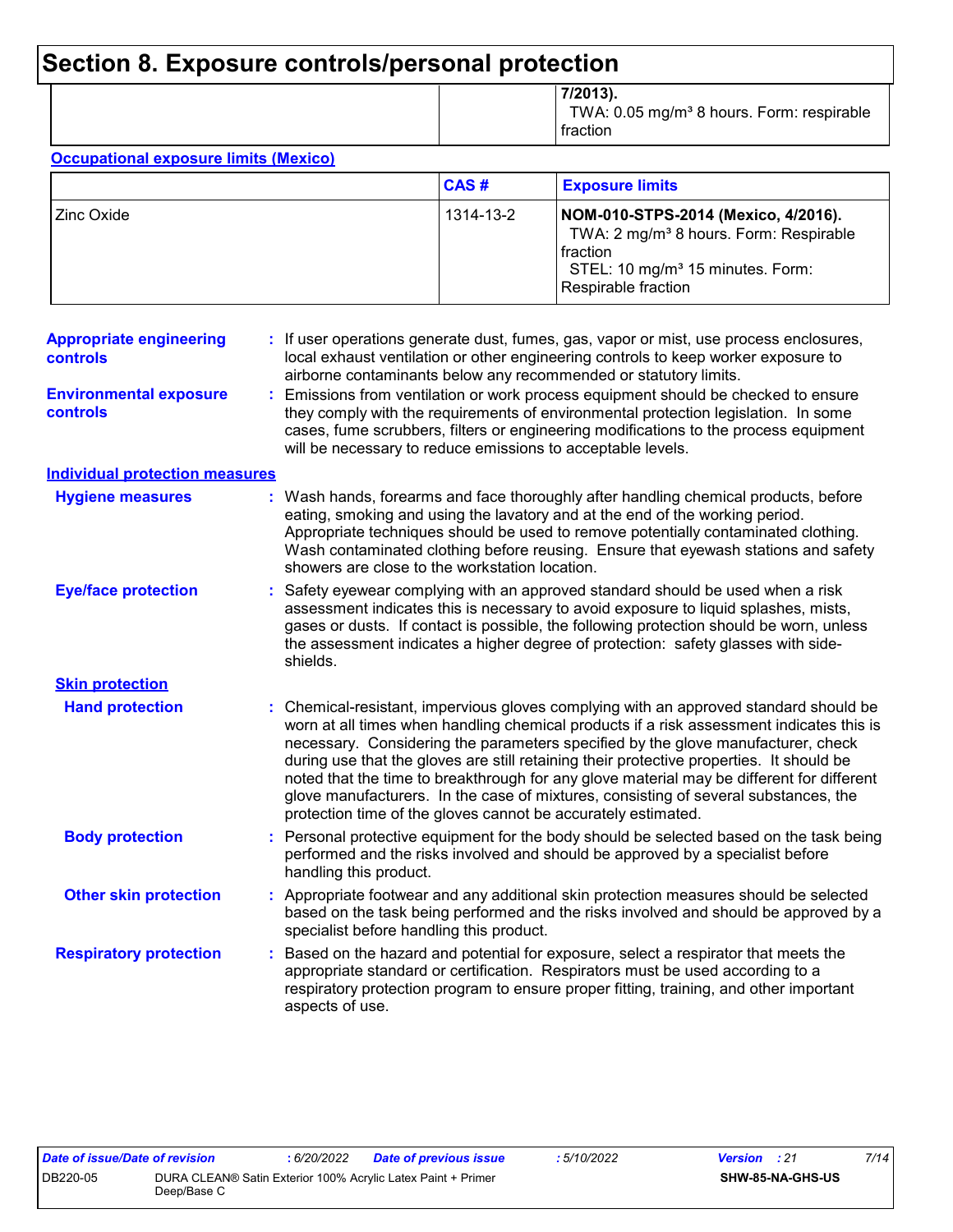# **Section 9. Physical and chemical properties**

The conditions of measurement of all properties are at standard temperature and pressure unless otherwise indicated.

| <b>Appearance</b>                                                 |                                                                |
|-------------------------------------------------------------------|----------------------------------------------------------------|
| <b>Physical state</b>                                             | $:$ Liquid.                                                    |
| <b>Color</b>                                                      | : Not available.                                               |
| Odor                                                              | : Not available.                                               |
| <b>Odor threshold</b>                                             | : Not available.                                               |
| рH                                                                | : 9.2                                                          |
| <b>Melting point/freezing point</b>                               | : Not available.                                               |
| <b>Boiling point, initial boiling</b><br>point, and boiling range | : $100^{\circ}$ C (212 $^{\circ}$ F)                           |
| <b>Flash point</b>                                                | : Closed cup: Not applicable.                                  |
| <b>Evaporation rate</b>                                           | $0.09$ (butyl acetate = 1)                                     |
| <b>Flammability</b>                                               | : Not available.                                               |
| Lower and upper explosion<br>limit/flammability limit             | : Not available.                                               |
| <b>Vapor pressure</b>                                             | : $2.3$ kPa (17.5 mm Hg)                                       |
| <b>Relative vapor density</b>                                     | : 1 [Air = 1]                                                  |
| <b>Relative density</b>                                           | : 1.18                                                         |
| <b>Solubility</b>                                                 | : Not available.                                               |
| <b>Partition coefficient: n-</b><br>octanol/water                 | : Not applicable.                                              |
| <b>Auto-ignition temperature</b>                                  | : Not available.                                               |
| <b>Decomposition temperature</b>                                  | : Not available.                                               |
| <b>Viscosity</b>                                                  | Kinematic (40°C (104°F)): >20.5 mm <sup>2</sup> /s (>20.5 cSt) |
| <b>Molecular weight</b>                                           | Not applicable.                                                |
| <b>Aerosol product</b>                                            |                                                                |
| <b>Heat of combustion</b>                                         | : $1.22$ kJ/g                                                  |

# **Section 10. Stability and reactivity**

| <b>Reactivity</b>                            | : No specific test data related to reactivity available for this product or its ingredients.              |
|----------------------------------------------|-----------------------------------------------------------------------------------------------------------|
| <b>Chemical stability</b>                    | : The product is stable.                                                                                  |
| <b>Possibility of hazardous</b><br>reactions | : Under normal conditions of storage and use, hazardous reactions will not occur.                         |
| <b>Conditions to avoid</b>                   | : No specific data.                                                                                       |
| <b>Incompatible materials</b>                | : No specific data.                                                                                       |
| <b>Hazardous decomposition</b><br>products   | : Under normal conditions of storage and use, hazardous decomposition products should<br>not be produced. |

| Date of issue/Date of revision |             | : 6/20/2022 | Date of previous issue                                       | : 5/10/2022 | <b>Version</b> : 21     | 8/14 |
|--------------------------------|-------------|-------------|--------------------------------------------------------------|-------------|-------------------------|------|
| DB220-05                       | Deep/Base C |             | DURA CLEAN® Satin Exterior 100% Acrylic Latex Paint + Primer |             | <b>SHW-85-NA-GHS-US</b> |      |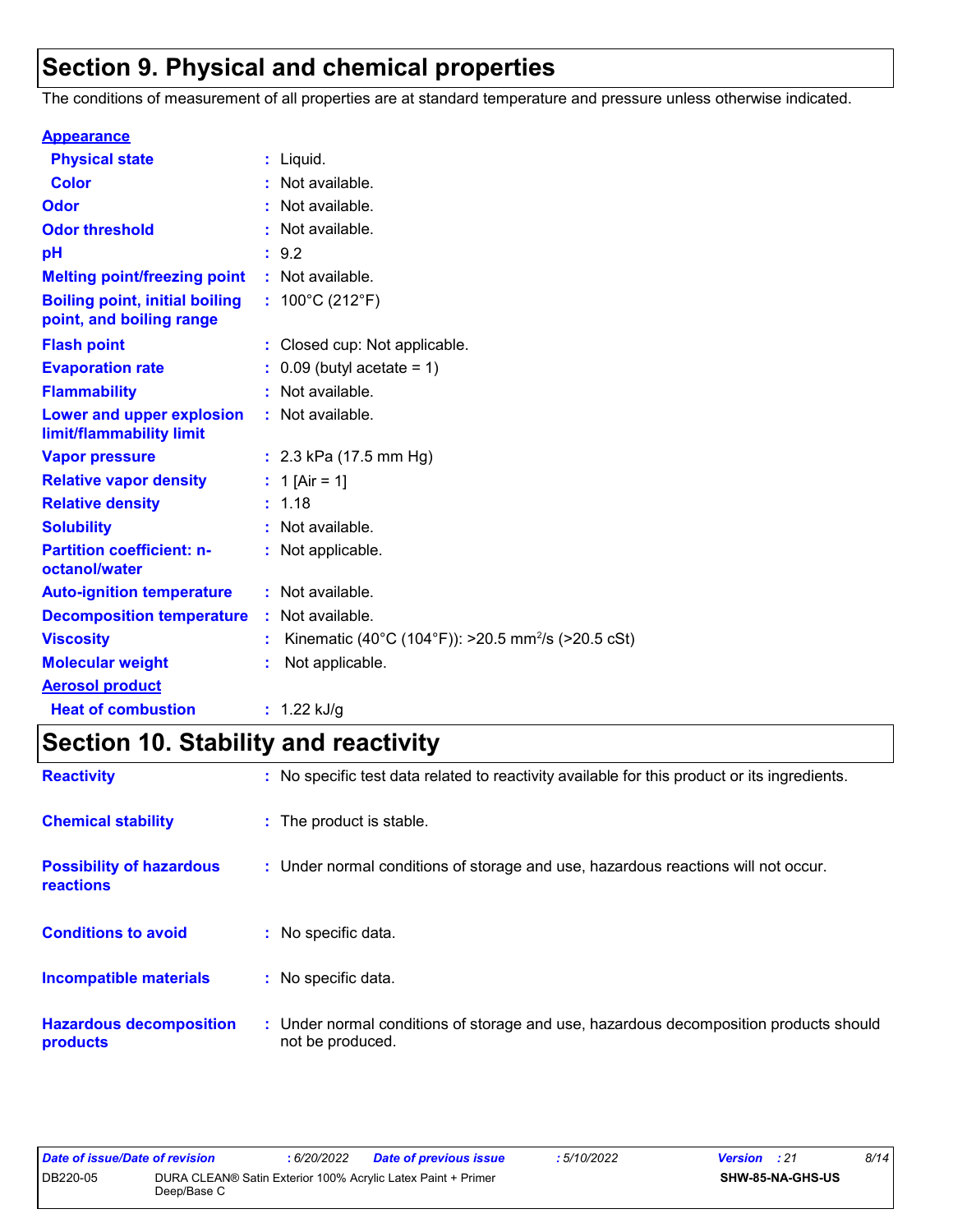# **Section 11. Toxicological information**

#### **Information on toxicological effects**

#### **Acute toxicity**

| <b>Product/ingredient name</b> | <b>Result</b>            | <b>Species</b> | <b>Dose</b>                | <b>Exposure</b> |
|--------------------------------|--------------------------|----------------|----------------------------|-----------------|
| Heavy Paraffinic Oil           | LD50 Dermal<br>LD50 Oral | Rabbit<br>Rat  | >5000 mg/kg<br>>5000 mg/kg |                 |

#### **Irritation/Corrosion**

| <b>Product/ingredient name</b> | <b>Result</b>         | <b>Species</b> | <b>Score</b> | <b>Exposure</b>               | <b>Observation</b> |
|--------------------------------|-----------------------|----------------|--------------|-------------------------------|--------------------|
| <b>Titanium Dioxide</b>        | Skin - Mild irritant  | Human          |              | 72 hours 300<br>ug l          | -                  |
| Zinc Oxide                     | Eyes - Mild irritant  | Rabbit         |              | l 24 hours 500                |                    |
|                                | lSkin - Mild irritant | Rabbit         |              | l mg<br>124 hours 500<br>  mg |                    |

#### **Sensitization**

Not available.

#### **Mutagenicity**

Not available.

#### **Carcinogenicity**

Not available.

#### **Classification**

| <b>Product/ingredient name</b>                         | <b>OSHA</b> | <b>IARC</b> | <b>NTP</b>                      |
|--------------------------------------------------------|-------------|-------------|---------------------------------|
| Titanium Dioxide<br>Cristobalite, respirable<br>powder |             | 2Β          | Known to be a human carcinogen. |

#### **Reproductive toxicity**

Not available.

#### **Teratogenicity**

Not available.

#### **Specific target organ toxicity (single exposure)**

Not available.

#### **Specific target organ toxicity (repeated exposure)**

| <b>Name</b>                     | <b>Category</b> | <b>Route of</b><br><b>Lexposure</b> | <b>Target organs</b> |
|---------------------------------|-----------------|-------------------------------------|----------------------|
| Cristobalite, respirable powder | Category 1      | <b>l</b> inhalation                 | respiratory tract    |

#### **Aspiration hazard**

| <b>Name</b>          | <b>Result</b>                |
|----------------------|------------------------------|
| Heavy Paraffinic Oil | ASPIRATION HAZARD - Category |

#### **Information on the likely :** Not available.

**routes of exposure**

#### **Potential acute health effects**

- 
- **Eye contact :** No known significant effects or critical hazards.
- **Inhalation :** No known significant effects or critical hazards.

| Date of issue/Date of revision |             | : 6/20/2022 | <b>Date of previous issue</b>                                | : 5/10/2022 | <b>Version</b> : 21     | 9/14 |
|--------------------------------|-------------|-------------|--------------------------------------------------------------|-------------|-------------------------|------|
| DB220-05                       | Deep/Base C |             | DURA CLEAN® Satin Exterior 100% Acrylic Latex Paint + Primer |             | <b>SHW-85-NA-GHS-US</b> |      |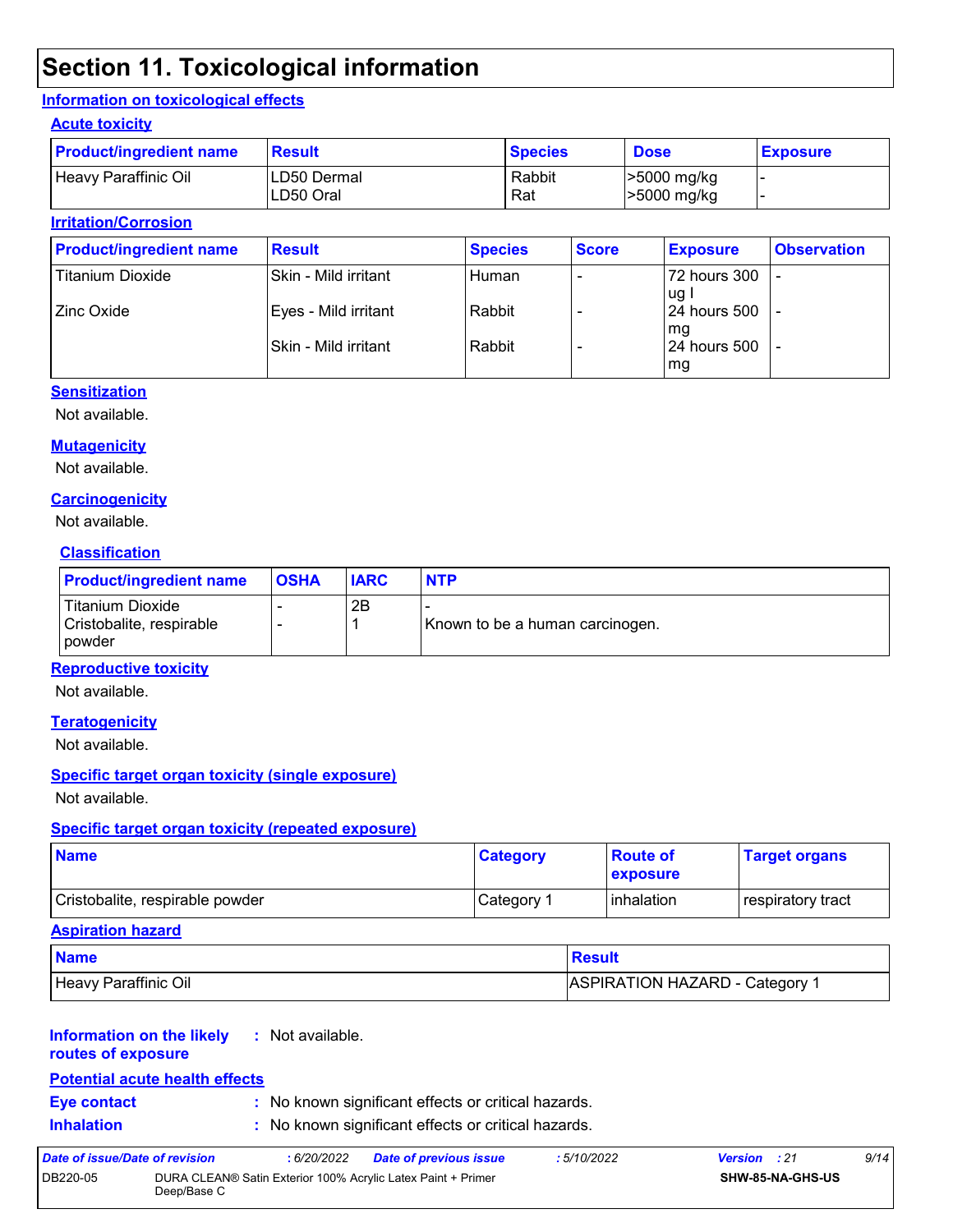### **Section 11. Toxicological information Skin contact :** No known significant effects or critical hazards.

| <b>UNIII GUIRQUE</b> | . TVO NTIOWIT SIGHTICALITY CHECKS OF CHILCAL HAZARUS. |
|----------------------|-------------------------------------------------------|
| <b>Ingestion</b>     | : No known significant effects or critical hazards.   |

### **Symptoms related to the physical, chemical and toxicological characteristics**

| <b>Eye contact</b>  | : No specific data. |
|---------------------|---------------------|
| <b>Inhalation</b>   | : No specific data. |
| <b>Skin contact</b> | : No specific data. |
| <b>Ingestion</b>    | : No specific data. |

|                                                   | Delayed and immediate effects and also chronic effects from short and long term exposure |
|---------------------------------------------------|------------------------------------------------------------------------------------------|
| <b>Short term exposure</b>                        |                                                                                          |
| <b>Potential immediate</b><br><b>effects</b>      | $:$ Not available.                                                                       |
| <b>Potential delayed effects : Not available.</b> |                                                                                          |
| Long term exposure                                |                                                                                          |
| <b>Potential immediate</b><br><b>effects</b>      | $:$ Not available.                                                                       |
| <b>Potential delayed effects : Not available.</b> |                                                                                          |
| <b>Potential chronic health effects</b>           |                                                                                          |
| Not available.                                    |                                                                                          |
| <b>General</b>                                    | : No known significant effects or critical hazards.                                      |
| <b>Carcinogenicity</b>                            | : May cause cancer. Risk of cancer depends on duration and level of exposure.            |
| <b>Mutagenicity</b>                               | : No known significant effects or critical hazards.                                      |
| <b>Teratogenicity</b>                             | : No known significant effects or critical hazards.                                      |
| <b>Developmental effects</b>                      | : No known significant effects or critical hazards.                                      |
| <b>Fertility effects</b>                          | : No known significant effects or critical hazards.                                      |

#### **Numerical measures of toxicity** Not available. **Acute toxicity estimates**

# **Section 12. Ecological information**

#### **Toxicity**

| <b>Product/ingredient name</b> | <b>Result</b>                         | <b>Species</b>                    | <b>Exposure</b> |
|--------------------------------|---------------------------------------|-----------------------------------|-----------------|
| Titanium Dioxide               | Acute LC50 >1000000 µg/l Marine water | Fish - Fundulus heteroclitus      | 196 hours       |
| <b>Zinc Oxide</b>              | Acute IC50 1.85 mg/l Marine water     | Algae - Skeletonema costatum      | 196 hours       |
|                                | Acute LC50 98 µg/l Fresh water        | Daphnia - Daphnia magna -         | 48 hours        |
|                                |                                       | Neonate                           |                 |
|                                | Acute LC50 1.1 ppm Fresh water        | <b>Fish - Oncorhynchus mykiss</b> | 196 hours       |

#### **Persistence and degradability**

Not available.

#### **Bioaccumulative potential**

| Date of issue/Date of revision |             | : 6/20/2022 | <b>Date of previous issue</b>                                | : 5/10/2022 | <b>Version</b> : 21 |                         | 10/14 |
|--------------------------------|-------------|-------------|--------------------------------------------------------------|-------------|---------------------|-------------------------|-------|
| DB220-05                       | Deep/Base C |             | DURA CLEAN® Satin Exterior 100% Acrylic Latex Paint + Primer |             |                     | <b>SHW-85-NA-GHS-US</b> |       |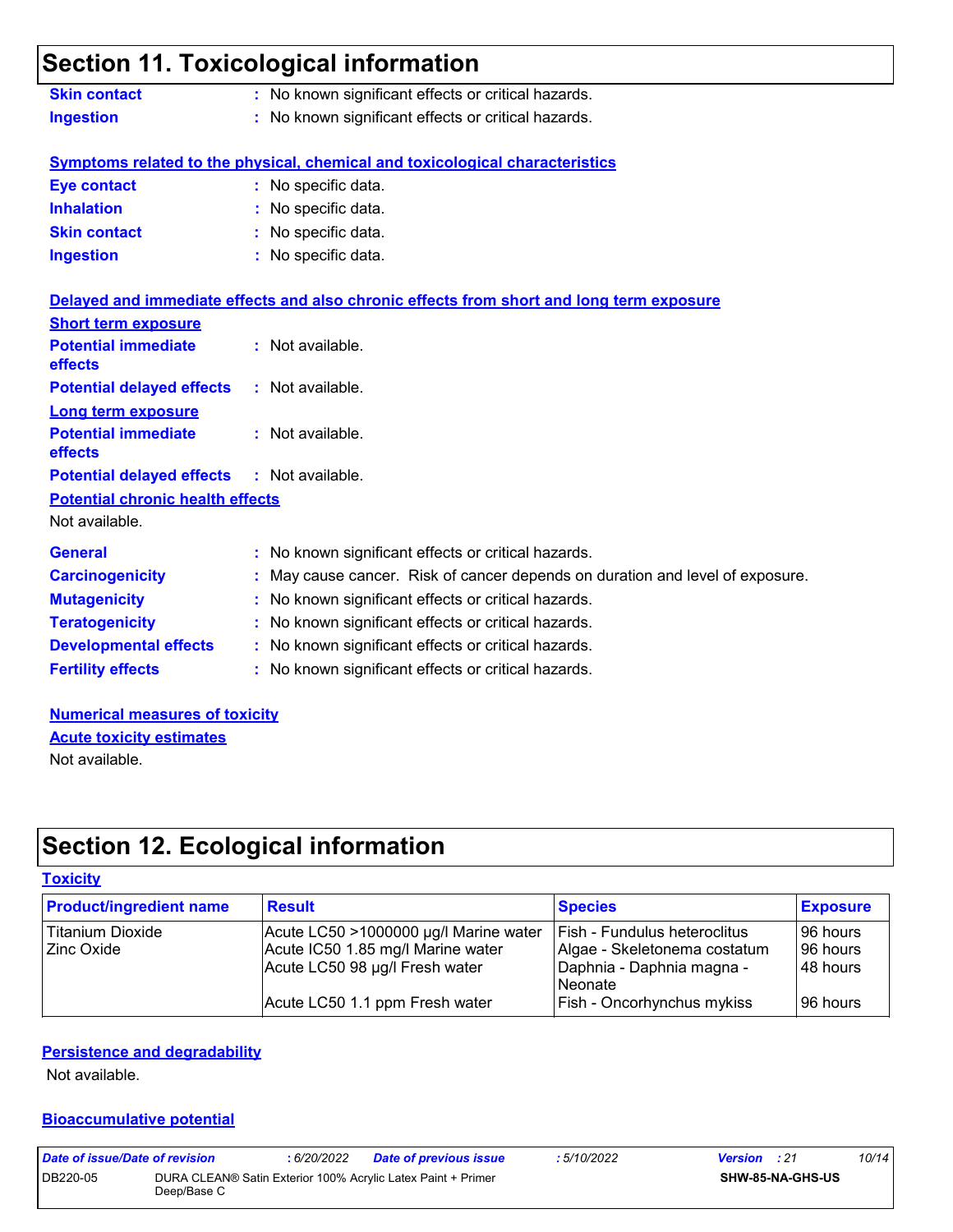# **Section 12. Ecological information**

| <b>Product/ingredient name</b> | $\blacksquare$ LogP <sub>ow</sub> | <b>BCF</b> | <b>Potential</b> |
|--------------------------------|-----------------------------------|------------|------------------|
| Zinc Oxide                     |                                   | 28960      | high             |

#### **Mobility in soil**

| <b>Soil/water partition</b> |  |
|-----------------------------|--|
| <b>coefficient (Koc)</b>    |  |

**:** Not available.

**Other adverse effects** : No known significant effects or critical hazards.

### **Section 13. Disposal considerations**

The generation of waste should be avoided or minimized wherever possible. Disposal of this product, solutions and any by-products should at all times comply with the requirements of environmental protection and waste disposal legislation and any regional local authority requirements. Dispose of surplus and non-recyclable products via a licensed waste disposal contractor. Waste should not be disposed of untreated to the sewer unless fully compliant with the requirements of all authorities with jurisdiction. Waste packaging should be recycled. Incineration or landfill should only be considered when recycling is not feasible. This material and its container must be disposed of in a safe way. Care should be taken when handling emptied containers that have not been cleaned or rinsed out. Empty containers or liners may retain some product residues. Avoid dispersal of spilled material and runoff and contact with soil, waterways, drains and sewers. **Disposal methods :**

# **Section 14. Transport information**

|                                                   | <b>DOT</b><br><b>Classification</b>                                                        | <b>TDG</b><br><b>Classification</b> | <b>Mexico</b><br><b>Classification</b> | <b>IATA</b>                                                                                                    | <b>IMDG</b>                                                                                                                                                             |
|---------------------------------------------------|--------------------------------------------------------------------------------------------|-------------------------------------|----------------------------------------|----------------------------------------------------------------------------------------------------------------|-------------------------------------------------------------------------------------------------------------------------------------------------------------------------|
| <b>UN number</b>                                  | Not regulated.                                                                             | Not regulated.                      | Not regulated.                         | <b>UN3082</b>                                                                                                  | <b>UN3082</b>                                                                                                                                                           |
| <b>UN proper</b><br>shipping name                 |                                                                                            | $\sim$                              |                                        | <b>ENVIRONMENTALLY</b><br><b>HAZARDOUS</b><br>SUBSTANCE,<br>LIQUID, N.O.S.<br>(Zinc Pyrithione,<br>Zinc Oxide) | <b>ENVIRONMENTALLY</b><br><b>HAZARDOUS</b><br>SUBSTANCE,<br>LIQUID, N.O.S.<br>(Zinc Pyrithione,<br>Zinc Oxide).<br>Marine pollutant<br>(Zinc Pyrithione,<br>Zinc Oxide) |
| <b>Transport</b><br>hazard class(es)              |                                                                                            | ٠                                   |                                        | 9                                                                                                              | 9                                                                                                                                                                       |
| <b>Packing group</b>                              | $\blacksquare$                                                                             | $\blacksquare$                      |                                        | $\mathbf{III}$                                                                                                 | III                                                                                                                                                                     |
| <b>Environmental</b><br>hazards                   | No.                                                                                        | No.                                 | No.                                    | Yes.                                                                                                           | Yes.                                                                                                                                                                    |
|                                                   |                                                                                            |                                     |                                        |                                                                                                                |                                                                                                                                                                         |
| <b>Date of issue/Date of revision</b><br>DB220-05 | : 6/20/2022<br>DURA CLEAN® Satin Exterior 100% Acrylic Latex Paint + Primer<br>Deep/Base C | <b>Date of previous issue</b>       | :5/10/2022                             |                                                                                                                | 11/14<br>Version : 21<br>SHW-85-NA-GHS-US                                                                                                                               |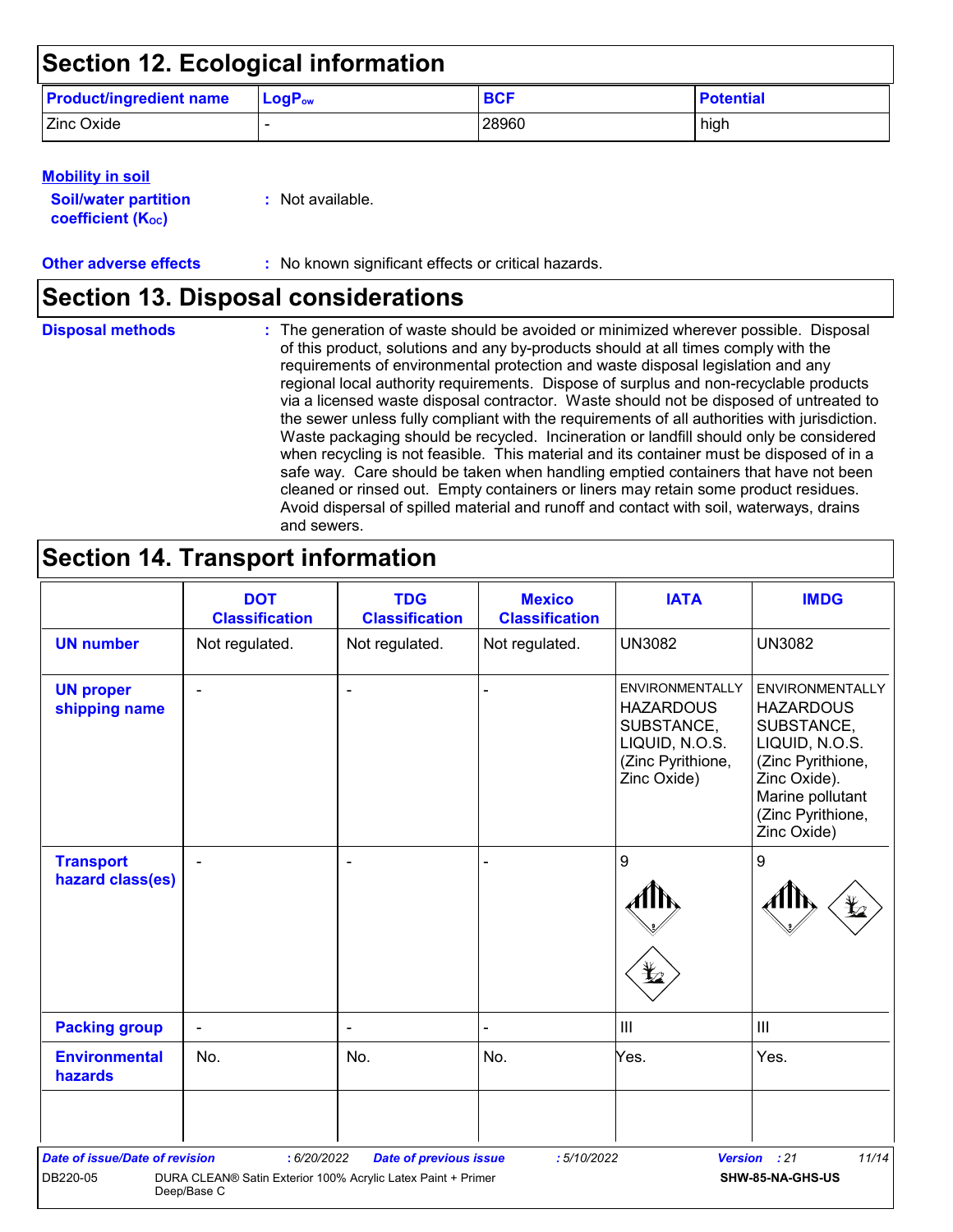| <b>Section 14. Transport information</b>                                    |                  |                                                                                                                                                                                                                                                                                                                                                                                                                                                                                                                                                                                                                                                                                     |                  |                                                                                                                                                                                                                             |                                                                                                                                                                                                                                                                                        |
|-----------------------------------------------------------------------------|------------------|-------------------------------------------------------------------------------------------------------------------------------------------------------------------------------------------------------------------------------------------------------------------------------------------------------------------------------------------------------------------------------------------------------------------------------------------------------------------------------------------------------------------------------------------------------------------------------------------------------------------------------------------------------------------------------------|------------------|-----------------------------------------------------------------------------------------------------------------------------------------------------------------------------------------------------------------------------|----------------------------------------------------------------------------------------------------------------------------------------------------------------------------------------------------------------------------------------------------------------------------------------|
| <b>Additional</b><br><b>information</b>                                     |                  |                                                                                                                                                                                                                                                                                                                                                                                                                                                                                                                                                                                                                                                                                     |                  | This product is<br>not regulated as<br>a dangerous<br>good when<br>transported in<br>sizes of ≤5 L or<br>≤5 kg, provided<br>the packagings<br>meet the general<br>provisions of<br>5.0.2.4.1<br>5.0.2.6.1.1 and<br>5.0.2.8. | This product is not<br>regulated as a<br>dangerous good<br>when transported<br>in sizes of $\leq 5$ L or<br>$\leq$ 5 kg, provided<br>the packagings<br>meet the general<br>provisions of<br>4.1.1.1, 4.1.1.2<br>and 4.1.1.4 to<br>$4.1.1.8$ .<br><b>Emergency</b><br>schedules F-A, S- |
| <b>Special precautions for user :</b><br><b>Transport in bulk according</b> | : Not available. | Multi-modal shipping descriptions are provided for informational purposes and do not<br>consider container sizes. The presence of a shipping description for a particular<br>mode of transport (sea, air, etc.), does not indicate that the product is packaged<br>suitably for that mode of transport. All packaging must be reviewed for suitability<br>prior to shipment, and compliance with the applicable regulations is the sole<br>responsibility of the person offering the product for transport. People loading and<br>unloading dangerous goods must be trained on all of the risks deriving from the<br>substances and on all actions in case of emergency situations. |                  |                                                                                                                                                                                                                             |                                                                                                                                                                                                                                                                                        |
| to IMO instruments                                                          |                  | <b>Proper shipping name</b>                                                                                                                                                                                                                                                                                                                                                                                                                                                                                                                                                                                                                                                         | : Not available. |                                                                                                                                                                                                                             |                                                                                                                                                                                                                                                                                        |

# **Section 15. Regulatory information**

**TSCA 5(a)2 proposed significant new use rules**: 2-Methyl-4-isothiazolin-3-one; 5-Chloro-2-methylisothiazolinone

#### **SARA 313**

SARA 313 (40 CFR 372.45) supplier notification can be found on the Environmental Data Sheet.

#### **California Prop. 65**

WARNING: This product contains chemicals known to the State of California to cause cancer and birth defects or other reproductive harm.

| <b>International regulations</b> |                                                              |
|----------------------------------|--------------------------------------------------------------|
| <b>International lists</b>       | : Australia inventory (AIIC): Not determined.                |
|                                  | China inventory (IECSC): Not determined.                     |
|                                  | Japan inventory (CSCL): Not determined.                      |
|                                  | Japan inventory (ISHL): Not determined.                      |
|                                  | Korea inventory (KECI): Not determined.                      |
|                                  | New Zealand Inventory of Chemicals (NZIoC): Not determined.  |
|                                  | Philippines inventory (PICCS): Not determined.               |
|                                  | Taiwan Chemical Substances Inventory (TCSI): Not determined. |
|                                  | Thailand inventory: Not determined.                          |
|                                  | Turkey inventory: Not determined.                            |
|                                  | Vietnam inventory: Not determined.                           |
|                                  |                                                              |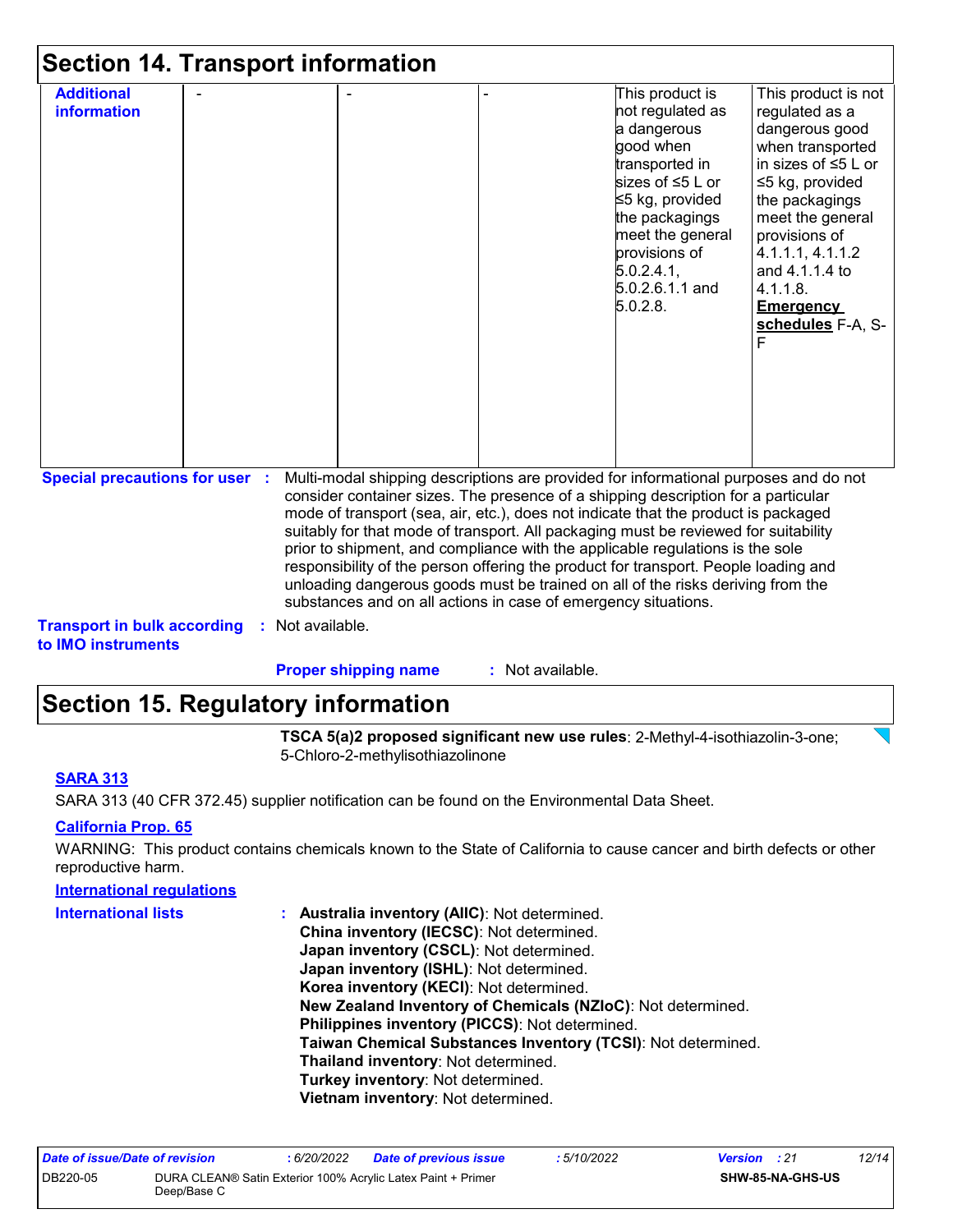### **Section 16. Other information**

**Hazardous Material Information System (U.S.A.)**



**The customer is responsible for determining the PPE code for this material. For more information on HMIS® Personal Protective Equipment (PPE) codes, consult the HMIS® Implementation Manual.**

**Caution: HMIS® ratings are based on a 0-4 rating scale, with 0 representing minimal hazards or risks, and 4 representing significant hazards or risks. Although HMIS® ratings and the associated label are not required on SDSs or products leaving a facility under 29 CFR 1910.1200, the preparer may choose to provide them. HMIS® ratings are to be used with a fully implemented HMIS® program. HMIS® is a registered trademark and service mark of the American Coatings Association, Inc.**

**Procedure used to derive the classification**

|                                   | <b>Justification</b><br>Calculation method |                                                                                                                                                                                                                                                                                                                                                                                                                                                                                                                                                                                                            |  |  |  |  |
|-----------------------------------|--------------------------------------------|------------------------------------------------------------------------------------------------------------------------------------------------------------------------------------------------------------------------------------------------------------------------------------------------------------------------------------------------------------------------------------------------------------------------------------------------------------------------------------------------------------------------------------------------------------------------------------------------------------|--|--|--|--|
| CARCINOGENICITY - Category 1A     |                                            |                                                                                                                                                                                                                                                                                                                                                                                                                                                                                                                                                                                                            |  |  |  |  |
| <b>History</b>                    |                                            |                                                                                                                                                                                                                                                                                                                                                                                                                                                                                                                                                                                                            |  |  |  |  |
| <b>Date of printing</b>           |                                            | : 6/20/2022                                                                                                                                                                                                                                                                                                                                                                                                                                                                                                                                                                                                |  |  |  |  |
| Date of issue/Date of<br>revision |                                            | : 6/20/2022                                                                                                                                                                                                                                                                                                                                                                                                                                                                                                                                                                                                |  |  |  |  |
| Date of previous issue            |                                            | : 5/10/2022                                                                                                                                                                                                                                                                                                                                                                                                                                                                                                                                                                                                |  |  |  |  |
| <b>Version</b>                    |                                            | : 21                                                                                                                                                                                                                                                                                                                                                                                                                                                                                                                                                                                                       |  |  |  |  |
| <b>Key to abbreviations</b>       |                                            | $:$ ATE = Acute Toxicity Estimate<br>BCF = Bioconcentration Factor<br>GHS = Globally Harmonized System of Classification and Labelling of Chemicals<br>IATA = International Air Transport Association<br>IBC = Intermediate Bulk Container<br><b>IMDG = International Maritime Dangerous Goods</b><br>LogPow = logarithm of the octanol/water partition coefficient<br>MARPOL = International Convention for the Prevention of Pollution From Ships, 1973<br>as modified by the Protocol of 1978. ("Marpol" = marine pollution)<br>$N/A = Not available$<br>SGG = Segregation Group<br>UN = United Nations |  |  |  |  |

**Indicates information that has changed from previously issued version.**

#### **Notice to reader**

**It is recommended that each customer or recipient of this Safety Data Sheet (SDS) study it carefully and consult resources, as necessary or appropriate, to become aware of and understand the data contained in this SDS and any hazards associated with the product. This information is provided in good faith and believed to be accurate as of the effective date herein. However, no warranty, express or implied, is given. The information presented here applies only to the product as shipped. The addition of any material can change the composition, hazards and risks of the product. Products shall not be repackaged, modified, or tinted except as specifically instructed by the manufacturer, including but not limited to the incorporation of products not specified by the manufacturer, or the use or addition of products in proportions not specified by the manufacturer. Regulatory requirements are subject to change and may differ between various locations and jurisdictions. The customer/buyer/user is responsible to ensure that his activities comply with all country, federal, state, provincial or local laws. The conditions for use of the product are not under the control of the manufacturer; the customer/buyer/user is responsible to determine the conditions necessary for the safe use of this product. The customer/buyer/user should not use the product for any purpose other than the purpose shown in the applicable section of this SDS without first referring to the supplier and obtaining written handling instructions. Due to the proliferation of sources for information such as manufacturer-specific SDS, the manufacturer cannot be responsible for SDSs** 

| Date of issue/Date of revision |                                                                             | : 6/20/2022 | <b>Date of previous issue</b> | : 5/10/2022 | <b>Version</b> : 21 |                         | 13/14 |
|--------------------------------|-----------------------------------------------------------------------------|-------------|-------------------------------|-------------|---------------------|-------------------------|-------|
| DB220-05                       | DURA CLEAN® Satin Exterior 100% Acrylic Latex Paint + Primer<br>Deep/Base C |             |                               |             |                     | <b>SHW-85-NA-GHS-US</b> |       |